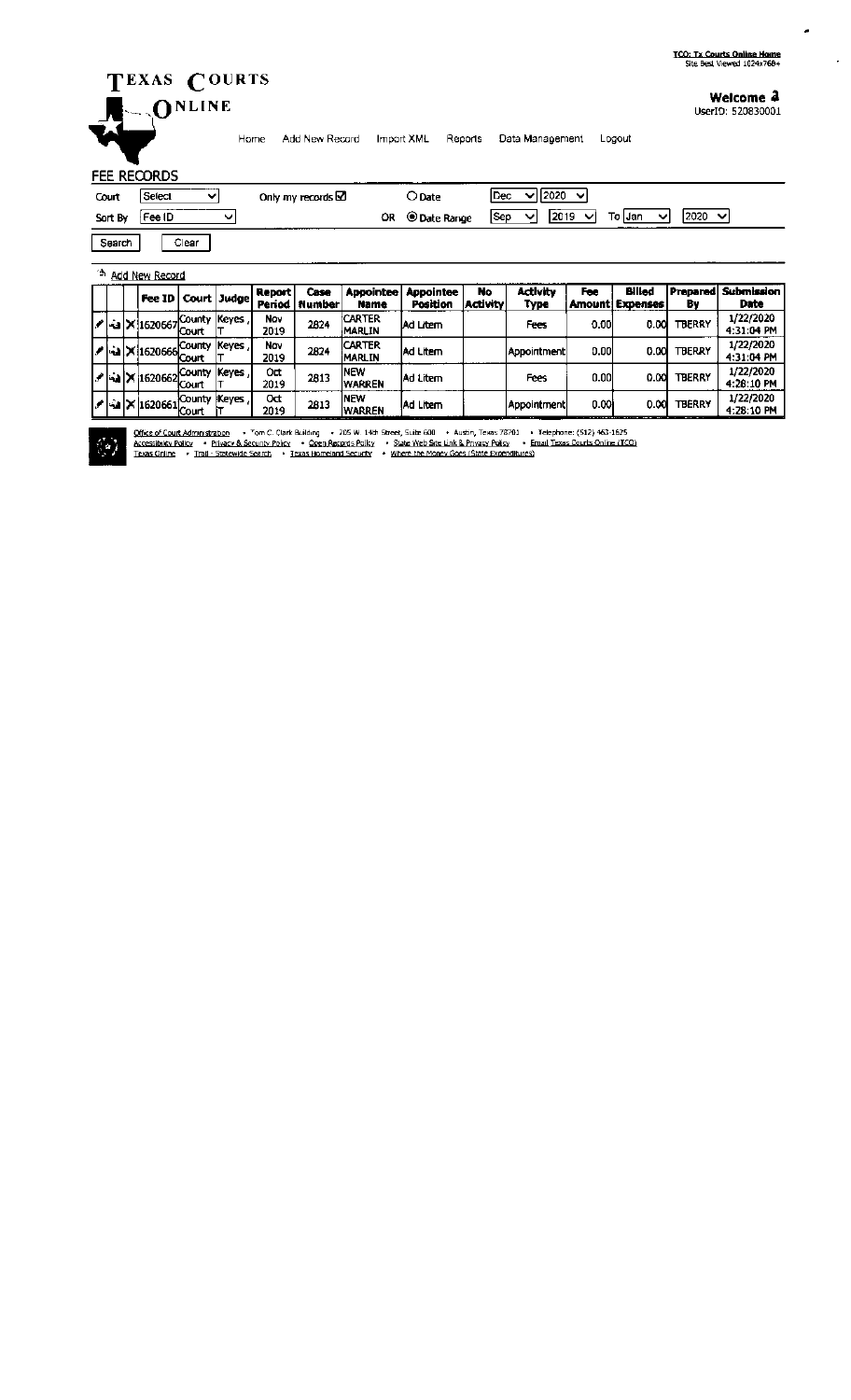# GAINES COUNTY APPOINTMENTS APPROVED FOR COUNTY COURTS - NOVEMBER, 2019

 $\ddot{\phantom{1}}$ 

 $\frac{1}{2}$ 

| $+51$                                                                                                                                                                    | <b>NO BEE OF</b><br>3<br>Baba                                                                                      |
|--------------------------------------------------------------------------------------------------------------------------------------------------------------------------|--------------------------------------------------------------------------------------------------------------------|
| 131231                                                                                                                                                                   |                                                                                                                    |
|                                                                                                                                                                          | ORDERING APPOINTMENT CASE NUMBER<br><b>JUDGE/MASTER/REFRABE</b><br>医菌鸟                                             |
| 2824                                                                                                                                                                     |                                                                                                                    |
| ,我们我们的事情,我要要要要要要要要要要要要要要要要要要要要要求的。我的人,我们也不会不会,我们的人,我们的人,我们的人都会不会不会不会不会不会不会不会不会,我们的人都会不会不会,我们也不会不会不会, 医皮肤病 医阿尔比尔氏征 医阿尔比尔氏征 医阿尔比尔氏征 医阿尔比尔氏征 医阿尔比尔氏征<br>KING JR ALBERT OWEN | ,我们我们我们的时间,我们可以会不得有的,我的过去分词,我们可以会不得不可以。 人名英格兰人姓氏英格兰人姓氏的变体 医阿尔伯氏氏征 医阿尔伯氏征 医阿尔伯氏征 医阿尔伯氏征 医阿尔伯氏征 医阿尔伯氏征<br>SIDE STILE |
|                                                                                                                                                                          | <b>BASE</b>                                                                                                        |
| 1240922228 CAXTER, MARIIN                                                                                                                                                | <b>MOSSES 40 SENTH</b><br><b>CROTHER</b>                                                                           |
| Lad litem                                                                                                                                                                | EQSITYION OF RESIDE<br><b>CEATOLON</b>                                                                             |
| H                                                                                                                                                                        | <b>APPOINTER IS</b>                                                                                                |
| $ 2019 - 11 - 20$                                                                                                                                                        | <b>NEW LATIO deTY</b><br><b>DATE CP</b>                                                                            |

This form is for tracking purposes only and will not be accepted as monthly report. The information must be entered into the reporting database.